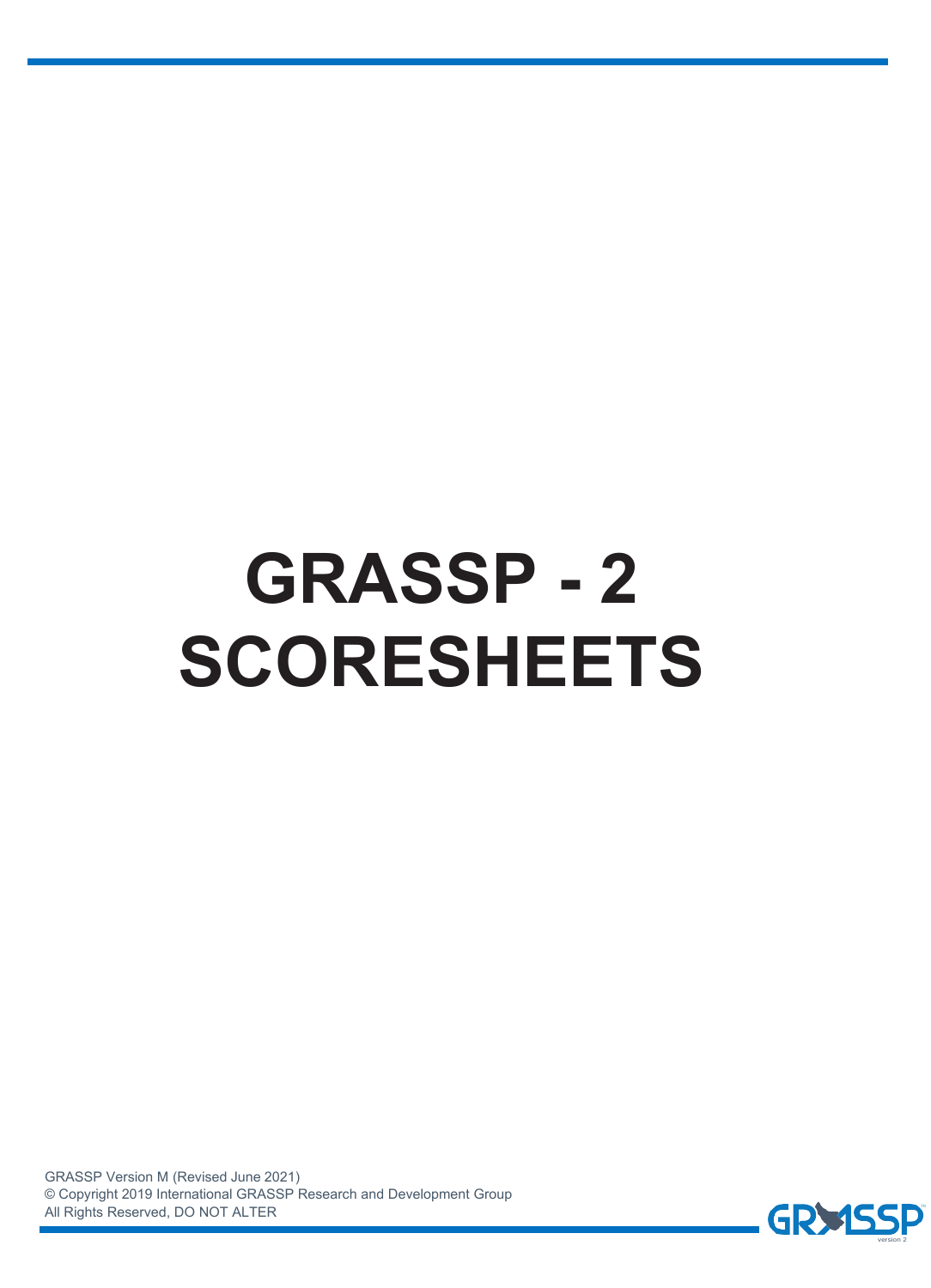### **SCORESHEETS**

### **Position of Testing (Check One)**:

| <b>Sitting upright in</b> | <b>Sitting upright</b> | Half sitting in bed                    | Supine in bed |  |  |
|---------------------------|------------------------|----------------------------------------|---------------|--|--|
| seating system            | in bed                 | (head of bed up $45-60$ <sup>o</sup> ) |               |  |  |
|                           |                        |                                        |               |  |  |

|              | <b>Subtest 1 - STRENGTH</b>           |      |
|--------------|---------------------------------------|------|
| <b>Right</b> | <b>Muscles</b>                        | Left |
|              | M. deltoideus, pars acomialis         |      |
|              | M. biceps brachii                     |      |
|              | M. triceps brachii                    |      |
|              | M.extensor carpi radialis long/brevis |      |
|              | M. extensor digitorum dig 3&4         |      |
|              | M. opponens pollicis                  |      |
|              | M. flexor pollicis longus             |      |
|              | M. flexor digitorum profundus dig3    |      |
|              | M. abductor digiti minimi             |      |
|              | M. interosseus dorsalis               |      |
| /50          |                                       | /50  |

# Grading for Strength Testing – Manual Muscle Testing (MMT)

- **0** M0 No palpable or visible muscle contraction
- **1** M1 Palpable or visible musclecontraction
- **2 M2 Moves full ROM with gravityeliminated<sup>1</sup>**
- **3 M3 Moves full ROM against gravity without addedresistance<sup>1</sup>**
- **4** M4 Holds position of resistance against moderate resistance (moderate  $=$  more than M3, less then M5
- **5** M5 Holds position of resistance against maximal resistance (relation to patientage/gender)
	- *1f available pROM = 50% or more of the expected pROM, it can be assessed as full pROM. Expected pROM defined in Table 2*

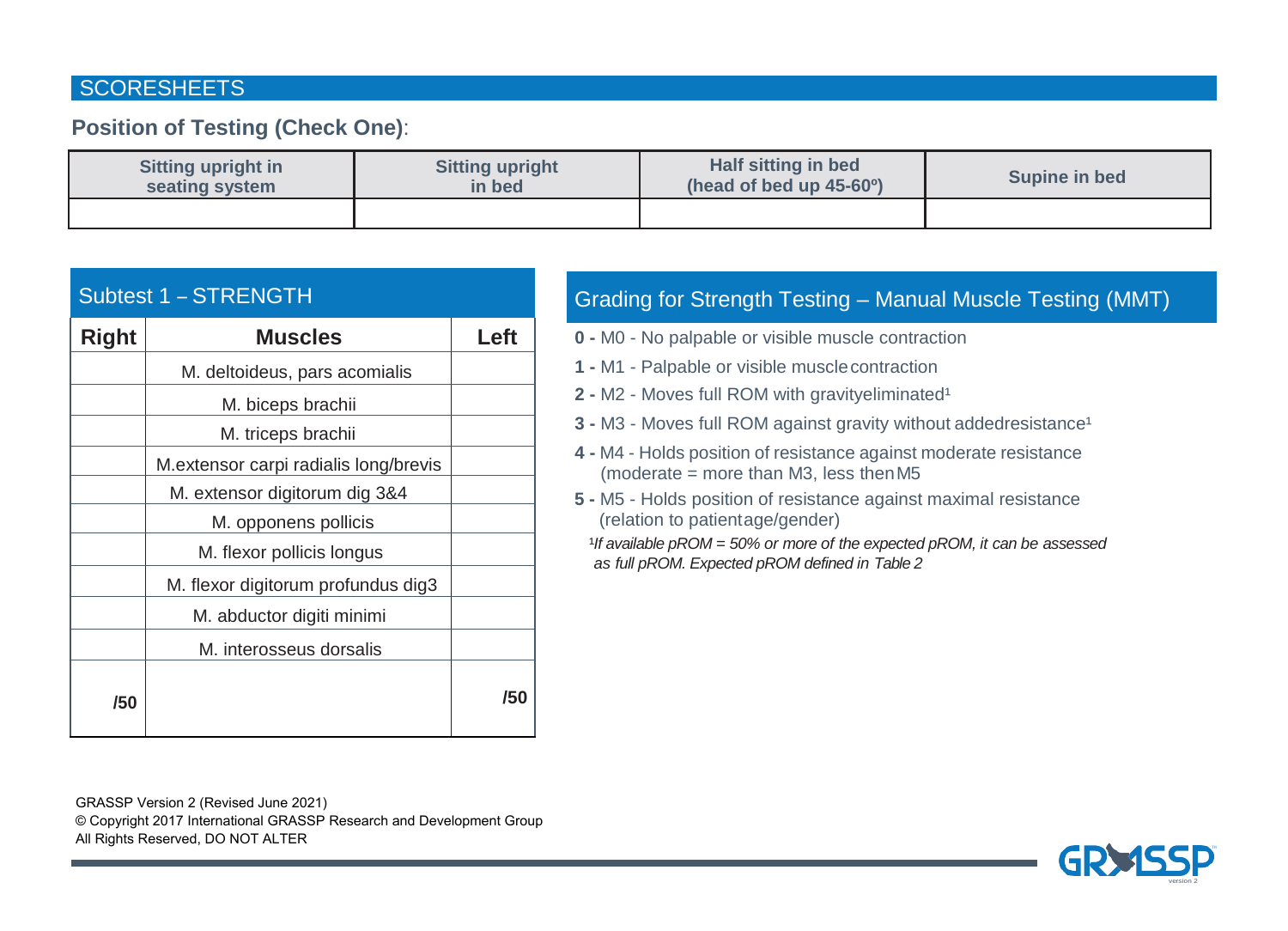## **SCORESHEETS**

| <b>Subtest 2 - Sensation</b> |             |             |             |             |             |             |                  |      |             |             |             |             |             |             |                  |              |
|------------------------------|-------------|-------------|-------------|-------------|-------------|-------------|------------------|------|-------------|-------------|-------------|-------------|-------------|-------------|------------------|--------------|
| <b>Right Hand</b>            |             |             |             |             |             |             | <b>Left Hand</b> |      |             |             |             |             |             |             |                  |              |
| Score                        | 3.61<br>(4) | 3.61<br>(4) | 3.61<br>(4) | 4.31<br>(3) | 4.56<br>(2) | 6.65<br>(1) | <b>NR</b><br>(0) | Area | 3.61<br>(4) | 3.61<br>(4) | 3.61<br>(4) | 4.31<br>(3) | 4.56<br>(2) | 6.65<br>(1) | <b>NR</b><br>(0) | <b>Score</b> |
|                              |             |             |             |             |             |             |                  |      |             |             |             |             |             |             |                  |              |
|                              |             |             |             |             |             |             |                  | 2    |             |             |             |             |             |             |                  |              |
|                              |             |             |             |             |             |             |                  | 3    |             |             |             |             |             |             |                  |              |
|                              |             |             |             |             |             |             |                  |      |             |             |             |             |             |             |                  |              |
| /12                          |             |             |             |             |             |             |                  |      |             |             |             |             |             |             |                  | /12          |

# **Diagram for Sensation Test Locations** COMMENTS





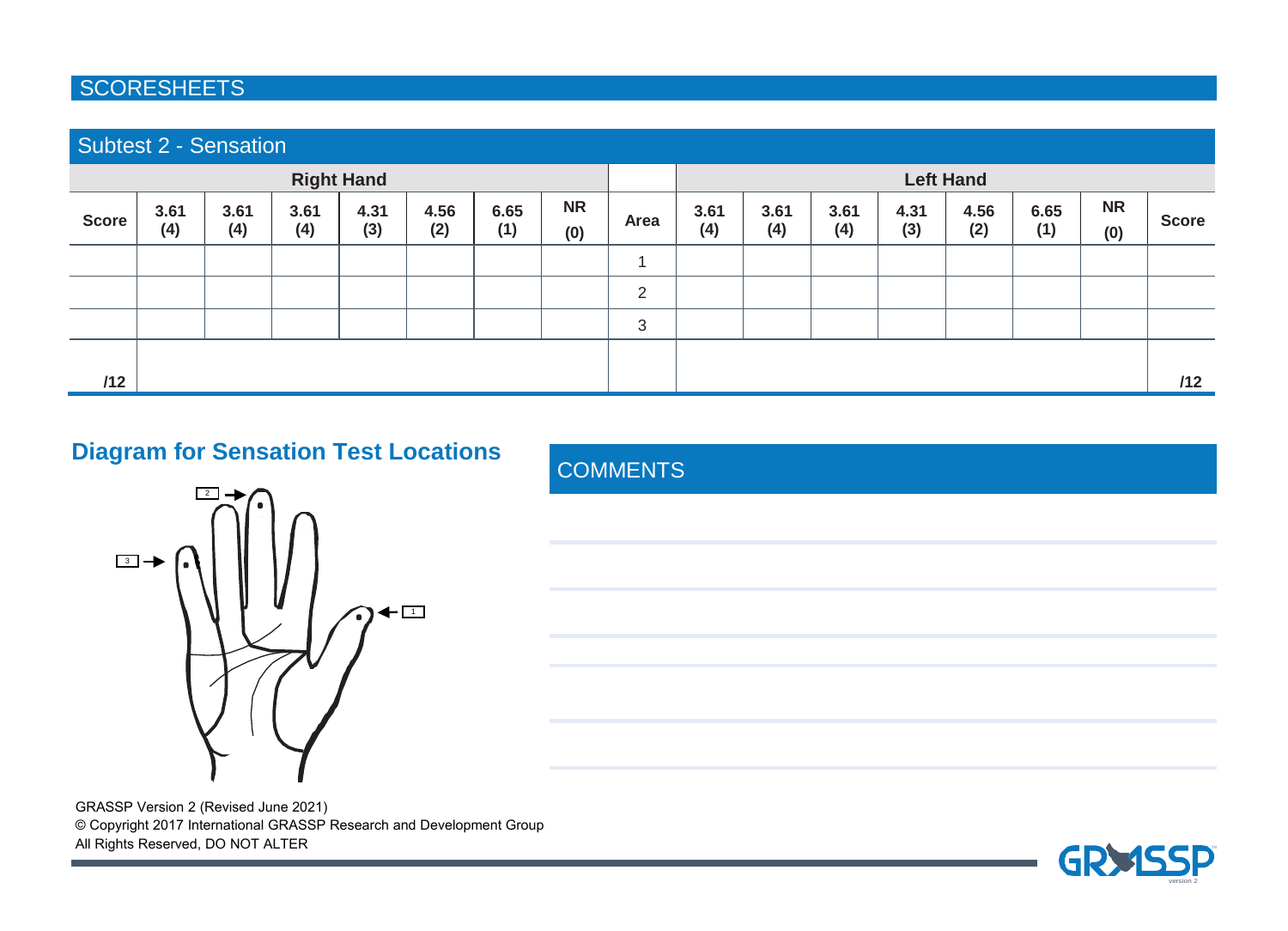### Subtest 3 – Prehension Ability

| <b>Right</b> | <b>Grasp Pattern</b> | Left |
|--------------|----------------------|------|
|              | Cylindrical grasp    |      |
|              | Lateral key pinch    |      |
|              | Tip to tip pinch     |      |
| /12          |                      | /12  |

### Prehension Ability, Instructions and Scoring

0 - Participant is not able to position the wrist or fingers in any specific pattern for the requested grasp.

- 1 Participant is able to move the wrist actively with or without subsequent active or passive finger movements (wrist dominant), while the movement does not reflect the requested grasp pattern.
- 2 Participant is able to partially or completely move the fingers actively into the requested prehension pattern but fails to generate force.
- 3 Participant is able to actively position the fingers and thumb into the requested prehension pattern with normal wrist movement for a grasp, touching the opposite finger(s) or the palm with some force.
- 4 Participant is able to perform the grasp with normal strength.